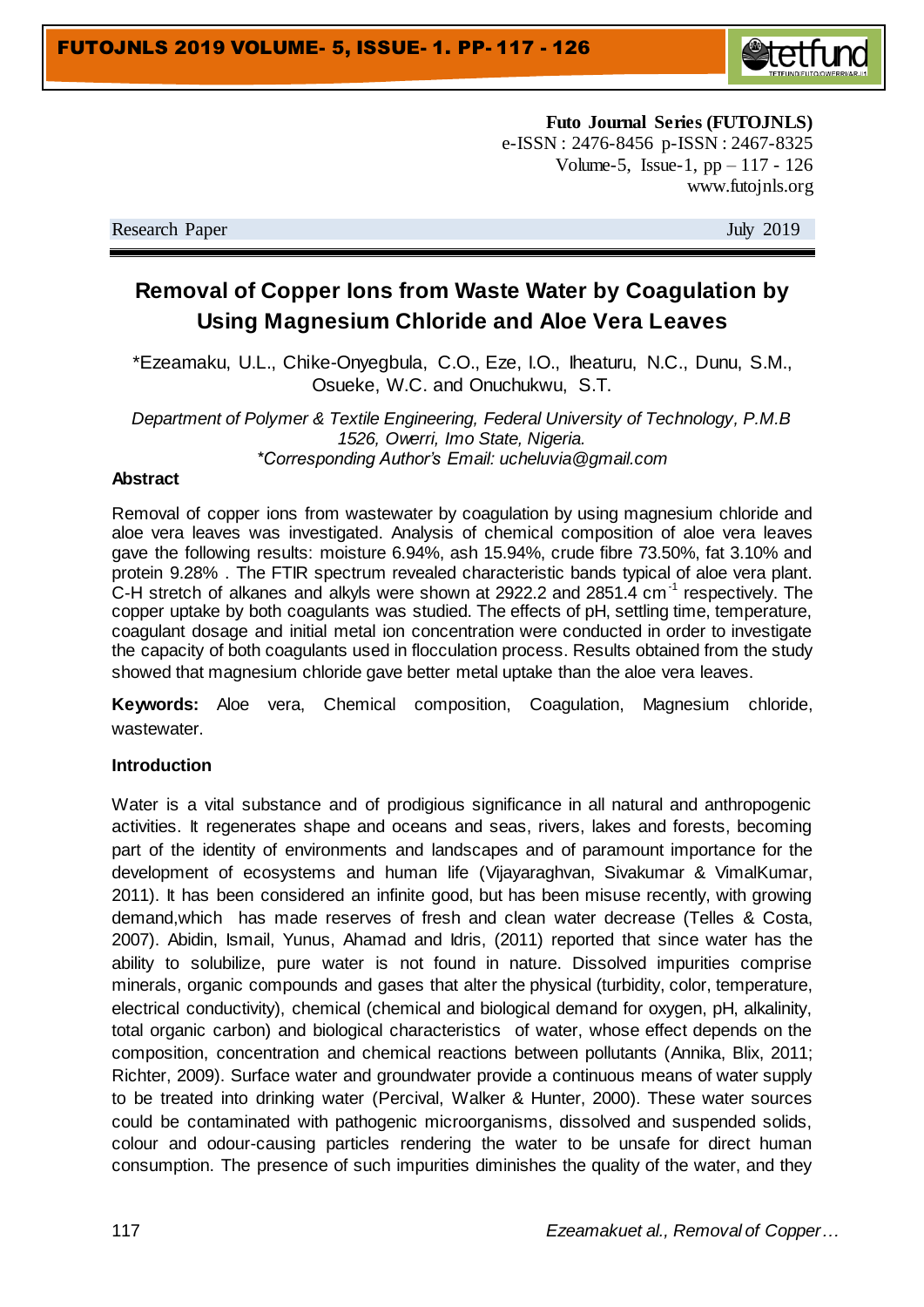

must be removed effectively. Ndabigengesere & Subba-Narasiah, (1998a) affirmed that adequate water sanitation which comprises the coagulation and flocculation, sedimentation, filtration and disinfection processes remains the key to minimizing the health-threatening potentials from the related water-borne diseases.

Heavy metal ions contained in the industrial waste water are one of the most common pollutants found in major waterways. The heavy metal is highly toxic and can affect human, plant and animal lives and aquatic systems. They are contemplated to be the following elements: Copper, Zinc, Cadmium, Lead, Chromium, Nickel, Arsenic, Tin, Iron, Selenium, Molybdenum, Silver, Gold, Mercury, Cobalt, Aluminium and Manganese (Femina, Senthil, Saravanan, Janet & Naushad, 2017). These symbolize serious threats to the human populace and the animals and plants of the receiving water bodies. These can be soaked up and assembled in human body and cause consequential health issues like organ damage, cancer, nervous system damage, and in extreme cases, death. It's also observed to decrease growth and evolution. In this context, water treatment becomes crucial so as to remove suspended and colloidal particles, organic matter, micro-organisms and other substances that are deleterious to health, seeking the lowest cost of deployment, operation and maintenance and reduced environmental impacts to the surrounding region (Bailey, Olin, Bricka & Adrian, 1999).

Coagulation is typically the first step in the water treatment process. The relevance of the coagulation process centres on its ability to form larger destabilized particles known as microflocs which in turn helps to remove water toxins such as heavy metals. These toxins are harmful to aquatic health. In addition to turbidity, pathogens and other finely dispersed colloids would also be removed to improve the water quality and subsequently leading to better human health. Flocculation takes place as the adjunct to the enhancement of the microflocs formation (Bratby, 2006).

Coagulants play a major role in the treatment of water and wastewater and in the treatment and disposal of sludge. Many coagulants used in conventional treatment process includes inorganic coagulants such as aluminium sulfate, alum, and organic coagulants are polymers that are composed of a single type of charged monomer subunit that may be artificial or natural materials, is the common chemical coagulant used in the coagulation process (Warhurst, McConnachie & Pollard, 1996). Coagulants that are commercialised in the market are mostly chemical-based, which are non-environmental friendly and may create adverse impacts on the surrounding environments (Katayon *et al*., 2006; Ozcan, Omeroglu, Erdogan & Ozcan, 2007). Residue left after treatment process may cause several health hazards. Okuda, Baes, Nishijima and Okada (1999) reported that aluminium based coagulants are linked in the development of neurodegenerative illnesses as sesil dementia and with Alzheimer's disease (Rondeau & Commenges, 2001). As a result, it is important to search for replacement of these inorganic and organic coagulants with alternative natural coagulants. Natural coagulants (bio-polymers), according to Binayke and Jadhav, (2013), would be of great interest since they are natural low-cost products, characterized by their environmentally friendly behavior and presumed to be safe for human health. There has been considerable interest in development and usage of plant based natural coagulants (Miller, Kopfter, Kelty, Strober & Ulmer, 1984).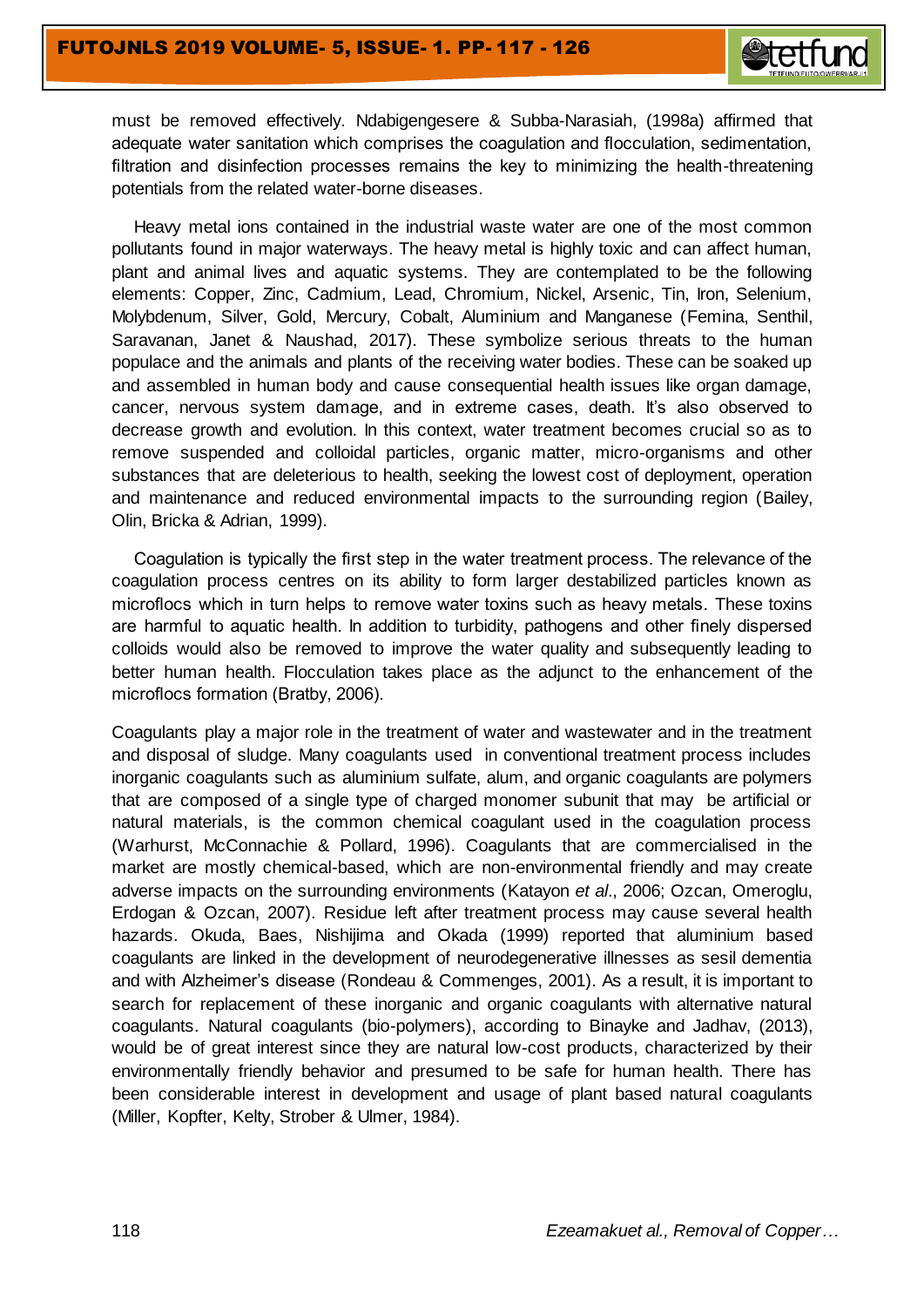

#### **2. Materials and Methods 2.1. Materials**

Aloe Vera obtained from Market, Abakaliki, Ebonyi State was used as natural coagulant. The analytical grade chemicals used include: sodium hydroxide, magnesium chloride in Mgcl<sub>2</sub>, hydrochloric acid and copper (II) chloride.

# **2.2. Percentage Composition of the Samples**

The parameters moisture, ash, crude fibre, fat and protein contents of the aloe vera leaves were determined using procedures described by the association of Analytical Chemist (AOAC)

# **2.3. Wastewater: Collection and Simulation**

Wastewater samples were collected at River Niger using three litre plastic gallon and the concentration analysed using the atomic absorption apectrometer (AAS). The synthetic wastewater contaminated with copper was hence prepared and concentration was also analysed using AAS in the analysis. To simulate the copper contaminated wastewater, a mass of 2.00g of copper salt (kermal) was incorporated into 1000 ml of distilled water. This was observed so as to simulate standard (wastewater) solution for treatment using the coagulant types respectively. Subsequently, the concentrations (initial and final) of the solution were recorded as detected by the spectrophotometer.

# **2.4. Fourier Transform Infrared (FTIR) Spectroscopy**

The spectrum from the coagulant sample showing the functional present was obtained by placing a little quantity of the sample on the FTIR machine (Agilent Technologies CARY 630). This was to properly detect the respective functional groups in aloe vera and magnesium chloride (the coagulants).

## **2.5. Coagulation-Flocculation of Simulated Wastewater**

During the coagulation/ flocculation process, several parameters can affect the process. They are: pH, settling time, temperature, coagulant dosage and concentration of the target pollutant. These factors individually and collectively have a great influence on the coagulant's optimum performance. The investigation was carried out keeping the volume of 70 ml constant in an Erlenmeyer flasks (250-mL).

## **3. Results and Discussion**

# **3.1. Percentage Composition**

This analysis was carried out to determine chemical composition of Aloe vera leaves. Moisture content of 6.94% was observed, while ash, crude fibre, fat and protein contents were 15.93%, 73.50%, 3.10% and 9.28% respectively. Muaz and Fatma, (2013) reported ash and fibre contents of 16.88% and 73.35%. Investigations by earlier researchers indicated 90-98% moisture in Aloe vera leaf. (Femenia, Sanchez, Simal, & Rossello, 1999; McKeown, 1983; Parks & Rowe, 1941).This could be due to the high quantity of crude fibre contained the aloe vera. The moisture value was greater than that reported by Bradford, (1976), who got moisture content of 4.25% but close to that obtained by Muñoz, Leal, Quitral and Cardemil, (2015) with a value of 6.9%. The aloe vera powder contains leaf tissue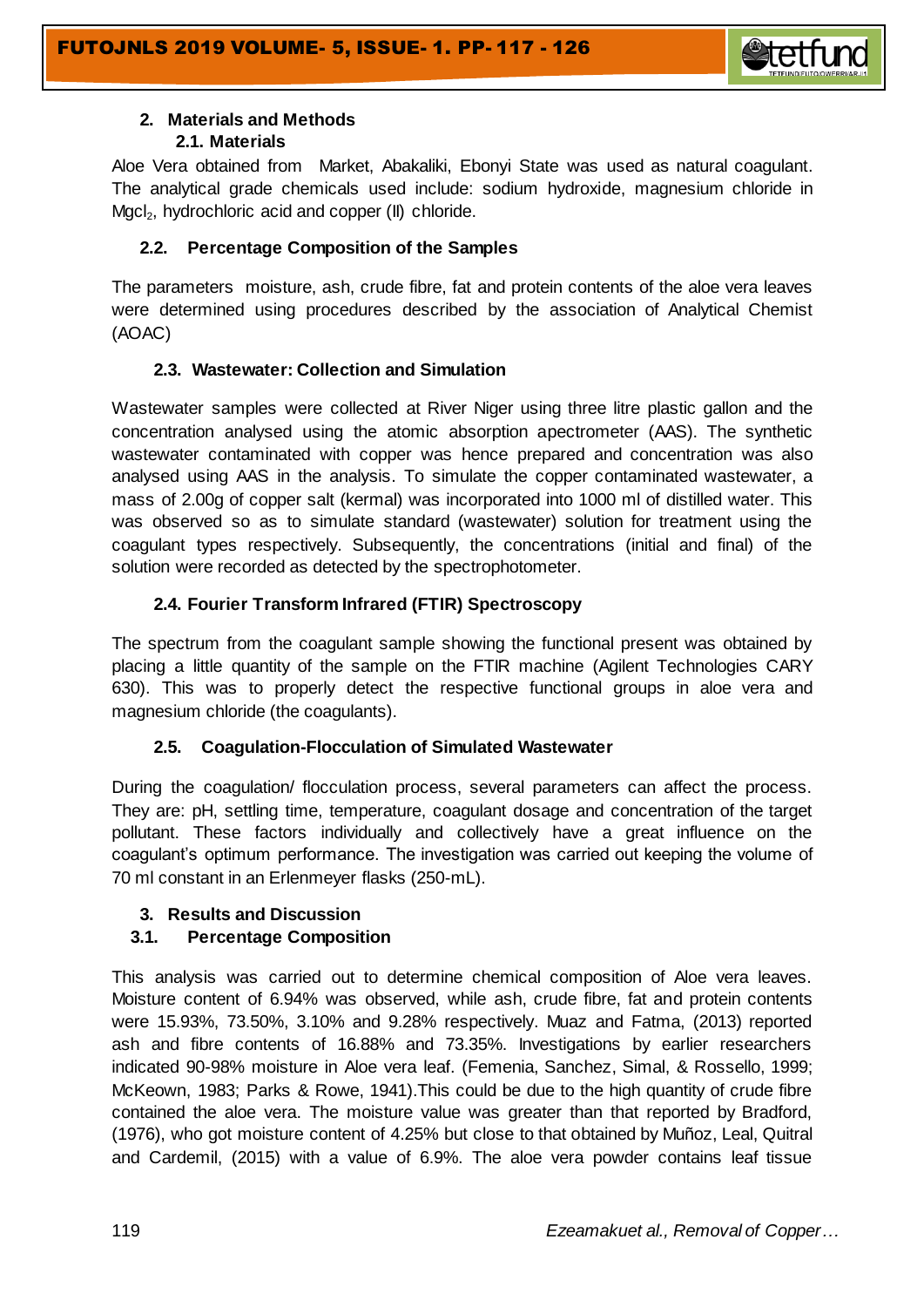

without gel. This might have influenced the value obtained for moisture content. The percentage composition of the sample is presented in Table 3.1.

| Aloe Vera                    |
|------------------------------|
| 6.94                         |
| 15.93                        |
| Crude Fibre Content<br>73.50 |
| 3.10                         |
| 9.28                         |
|                              |

Table 3.1: Percentage Composition of Aloe Vera Leaves

#### **3.2. FTIR Spectrum**

Characteristic absorption of several classes of compound was well revealed by the FTIR. C-H stretch of alkanes and alkyls were shown at 2922.2 and 2851.4  $cm^{-1}$  respectively. Absorption at 1397.8  $cm^{-1}$  showed the  $-CH(CH_3)_2$  bend of same alkanes and alkyls. Presence of carboxylic acids was revealed with the O-H stretch band at 2359.4 cm $^{-1}$ . The peaks at 1244.8, 1148, 1021.3  $cm^{-1}$  represents =C-O-C symmetrical and asymmetrical stretch and C-O-C stretch of ether family accordingly. Alkenes were also detected at absorption 890.8 cm<sup>-1</sup> with =C-H bend assignment. The band at 1315.8 cm<sup>-1</sup> revealed the presence of N-O symmetrical and asymmetrical stretch of nitro compounds. These bands were also confirmed by other researchers (Archana & Anubha, 2016; Fatemeh & Sattar, 2012). The FTIR spectrum of Aloe vera used here is shown in Figure 3.1.





#### **3.3. Coagulation-Flocculation Studies**

The copper uptake by both coagulants was studied. The effects of pH, settling time, temperature, coagulant dosage and initial metal ion concentration are the experiments which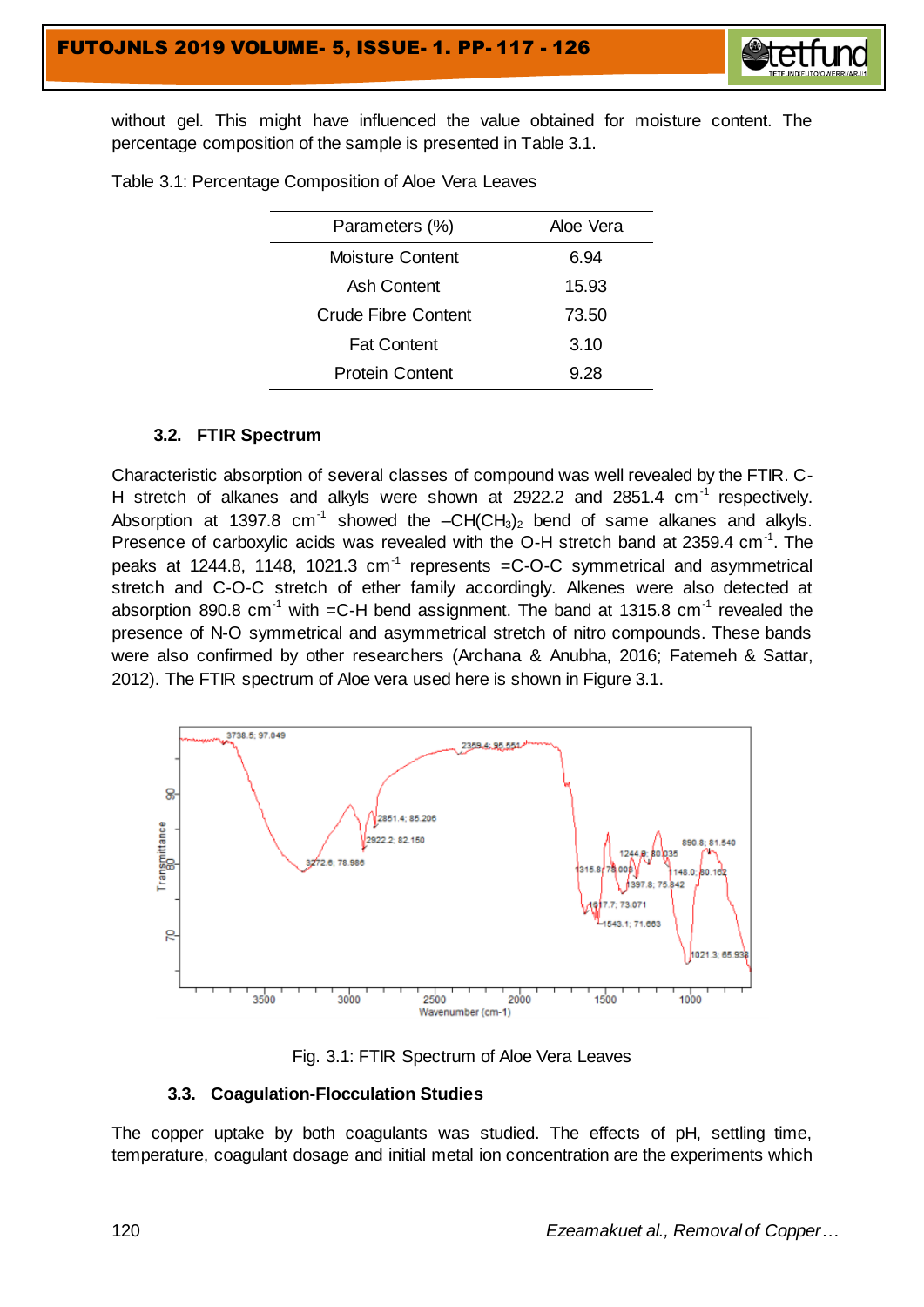

were conducted in order to investigate the capacity of both coagulants used in flocculation process. The characteristics of the wastewater from River Niger were as follow:

#### **3.3.1. pH Effect on the coagulation/ flocculation of copper metal ion.**

The solution pH is one of the parameters having considerable influence on the coagulation of metal ions, because the surfaces charge density of the coagulant and the charge of the metallic species present on the pH. As shown in Figure 3.2, the extent of copper uptake was studied in the pH range 3-10. For the aloe vera, the optimum pH was 5, with a percentage removal of 30.59%. However, pH 8 was the optimum for the magnesium, with a percentage removal of 39.22%. At pH value above optimum pH, there was a decrease in the percentage removal for both coagulants. Hence, the approach of the positively charged copper ion to the respective coagulant was inhibited above pH 8 and 5 (for magnesium chloride and aloe vera). Similar trends have been reported by other researchers (Reena, Suman & Sushila, 2015; Sag, Ozer, & Kutsal, 1995).





#### **3.3.2. Settling time effect on the coagulation/ flocculation of copper metal ion.**

The time effect was carried out at optimum pH conditions. Figure 3.3 below showed settling time effect on the coagulation/ flocculation of copper metal ion. For the aloe vera, the optimum settling time was observed at 40mins, with a percentage removal of 39.65%. For the magnesium chloride coagulant, the optimum settling time was 80 mins. At 80 mins, its percentage removal was 52.82%. On exceeding these optimum settling times, there was a decrease in the percentage removal for both coagulants. Comparing both coagulants, magnesium chloride gave a higher percentage removal value than aloe vera. It may be because magnesium chloride reacted faster than aloe vera.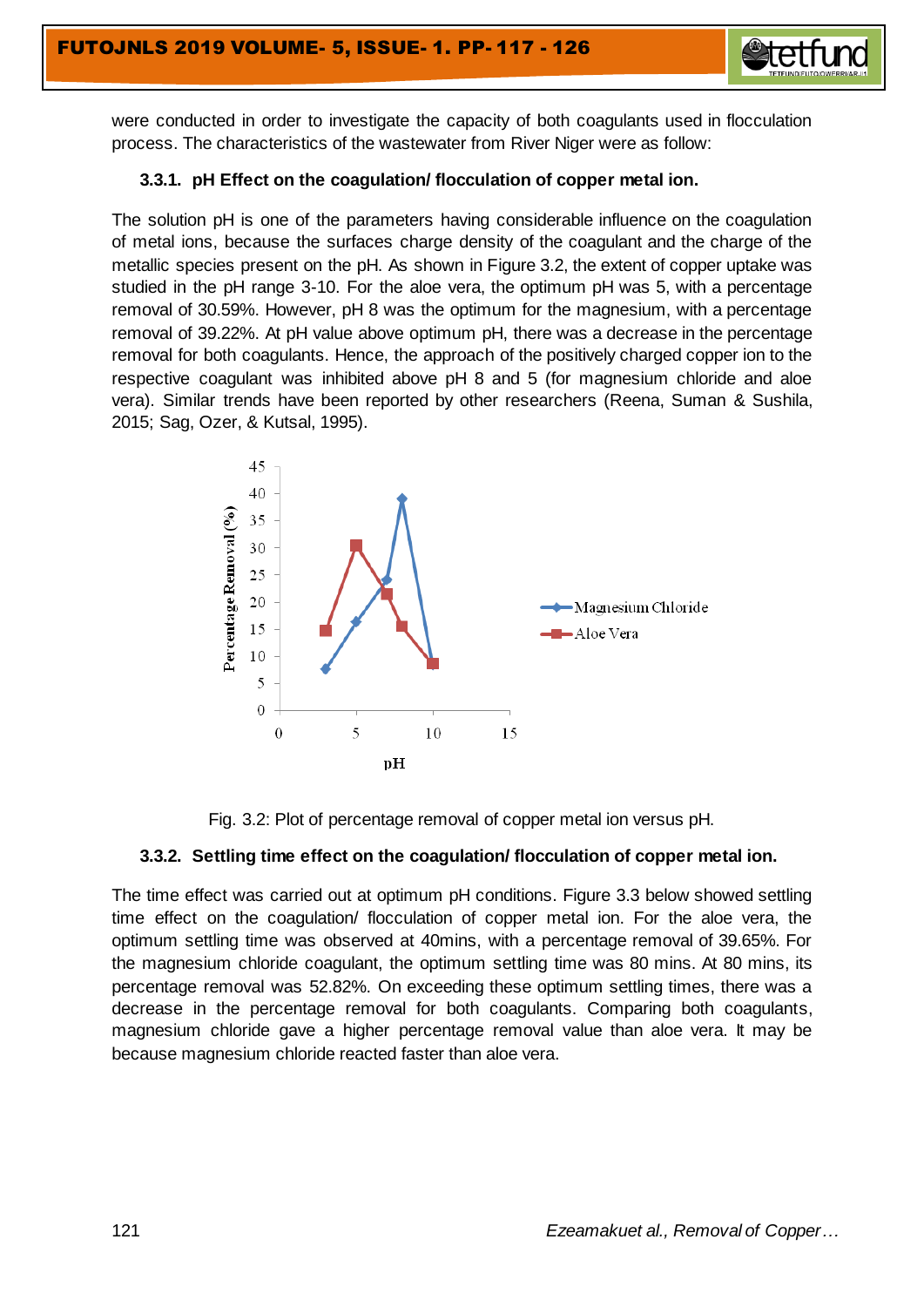





Fig 3.3: Plot of percentage removal of copper metal ion versus settling time.

#### **3.3.3. Temperature effect on the coagulation/ flocculation of copper metal ion.**

The temperature effect of both coagulants is shown in Figure 3.4 respectively. For the aloe vera, the optimum temperature was  $40^{\circ}$ C (i.e. 54.88% removal). Above this temperature, a gradual decrease in the percentage removal was the case. Magnesium chloride had an optimum temperature of  $40^{\circ}$ C and percentage removal of 64.15%. Though both coagulants had the same optimum temperature, their percentage removals varied. Magnesium chloride clearly flocculated more of copper metal ions than magnesium chloride at  $40^{\circ}$ C.



Fig. 3.4: Plot of percentage removal of copper metal ion versus temperature.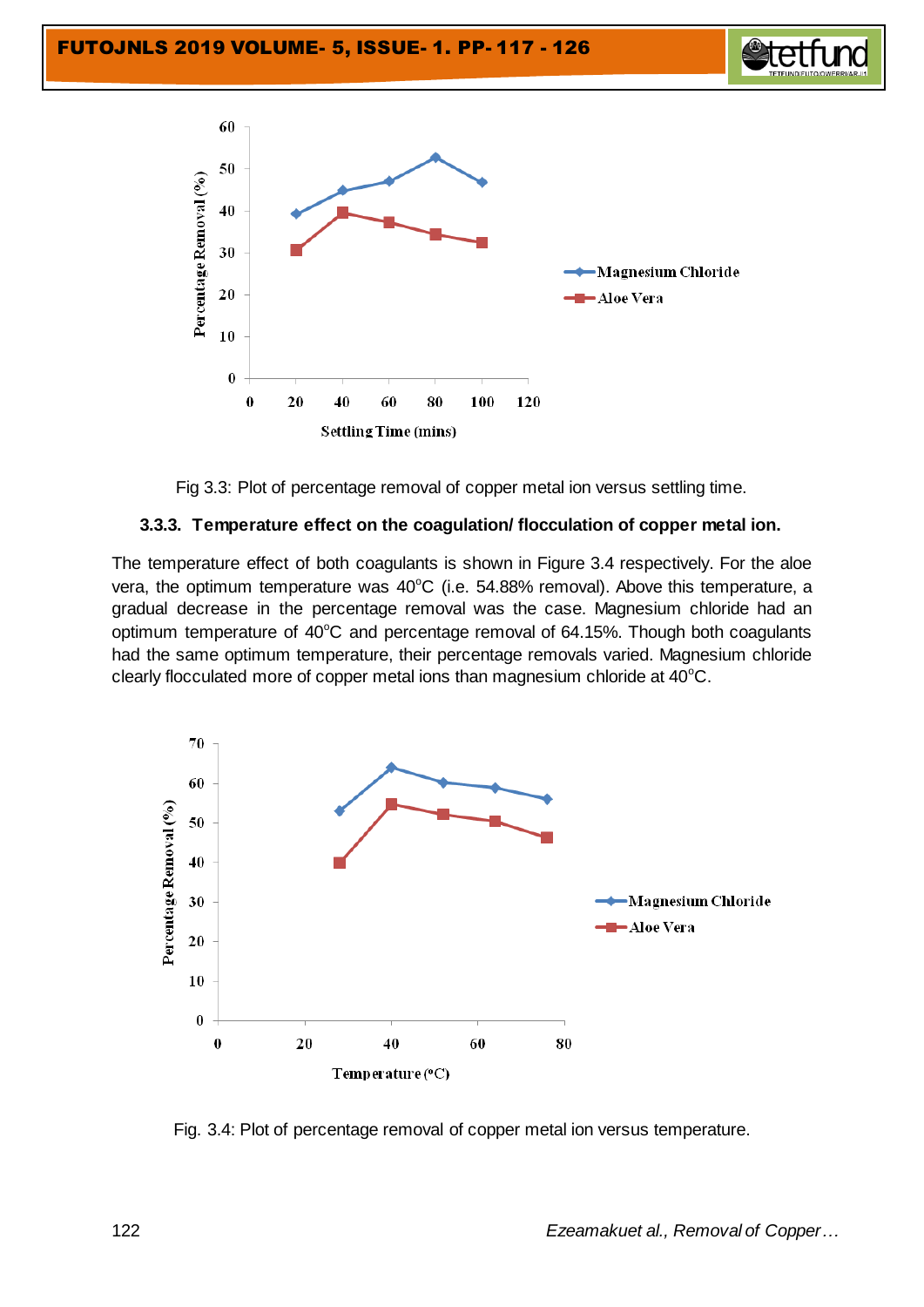

#### **3.3.4. Coagulant dosage effect on the coagulation/ flocculation of copper metal ion.**

Figure 3.5 showed the coagulant dosage effect on the coagulation/ flocculation of copper metal ion. For aloe vera, the optimum coagulant dosage was 1.20g. Its optimum percentage removal was 58.90%. Above the optimum dosage, there was a decrease in the percentage removal. This can be due to the filling of all the active sites. Magnesium chloride had an optimum percentage removal of 67.96% at 1.50g coagulant dosage. Similar trends have been reported (Reena *et al*., 2015). Comparing both coagulants, magnesium chloride gave a higher percentage removal than magnesium chloride.





## **3.3.5. Initial metal ion concentration effect on the coagulation/ flocculation of lead metal ion**

The effect of initial metal ion concentration was studied from 130-250 mg/L. The results are shown in Figure 3.6 below. For aloe vera, there was a gradual decrease in the percentage removal from 58.90% (i.e. 130mg/L) down to 52.43% (i.e. 250mg/L). For magnesium chloride, the percentage removal decreased from 69.99% (i.e. 130mg/L) down to 65.07% (i.e. 250mg/L). The decrease in percentage removal with an increase in concentration of copper ions (for both coagulants) is due to the unavailability of active coagulation sites. Similar trends have been previously confirmed by other researchers (Rao, Parwate & Bhole, 2003; Yu, Shukla, Doris, Shukla, & Margrave, 2003)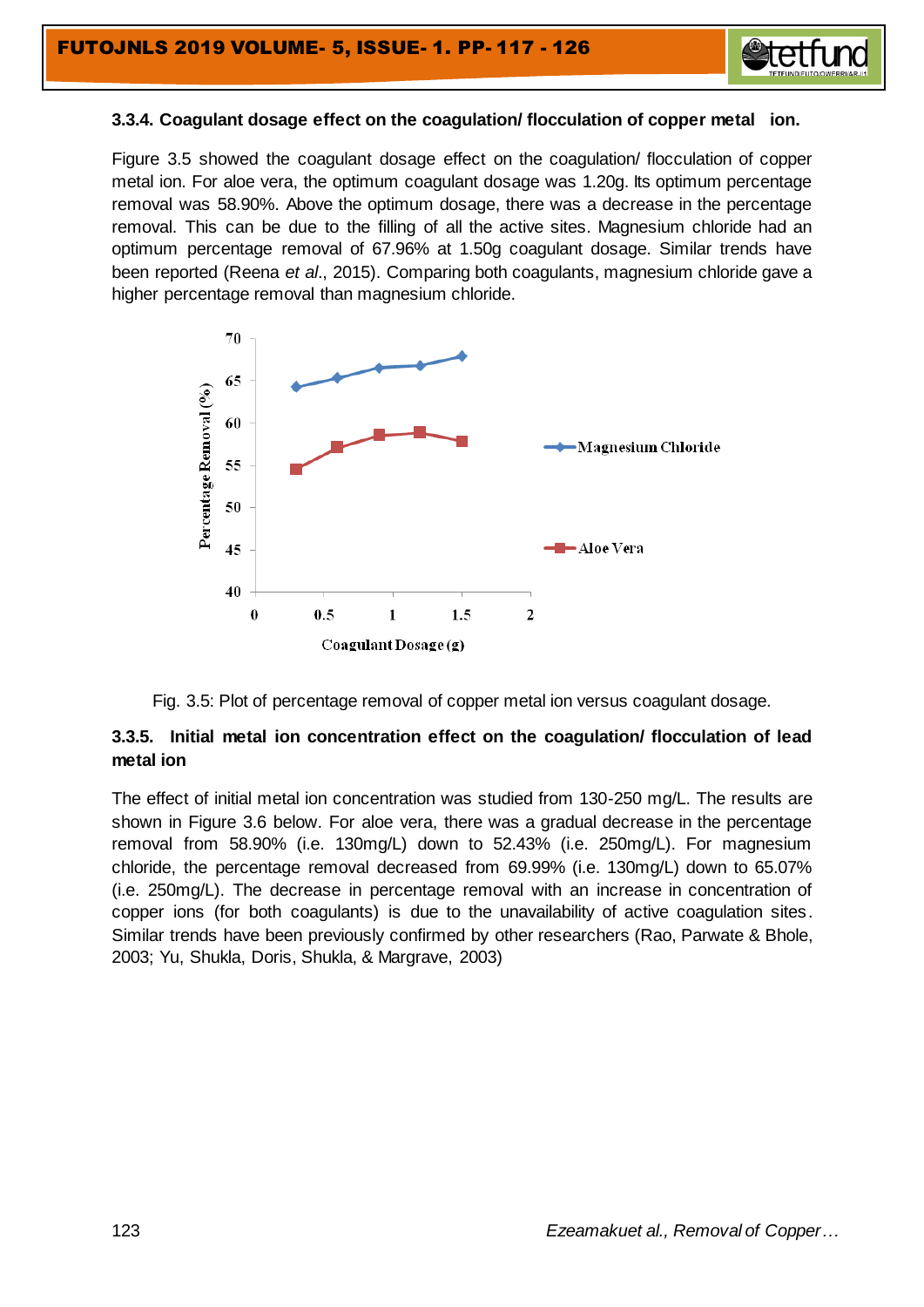





Fig. 3.6: Plot of percentage removal of copper metal ion versus initial metal ion concentration.

# **4. Conclusion**

This investigation has provided a concise resume of information regarding percentage and structural composition of Aloe vera leaves. In addition, a comparison was made between magnesium chloride and aloe vera coagulant when used in treating copper ions of known concentrations. From the results, the performance of the synthetic coagulant (magnesium chloride) was better than the aloe vera used.

## **5. Recommendation**

It would be worthwhile embarking on an intensive scientific experimentation and investigation on this apparently valuable plant (aloe vera) and to promote its large-scale utilization. Treatment of this plant can be encouraged so as to compare performance.

#### **6. Acknowledgment**

The authors acknowledge members of staff of Department of Polymer & Textile Engineering, FUTO; Soil Science Laboratory, FUTO; Department of Chemistry, ABU, Zaria; Quality Analytical Laboratory Services, Evbumore Quarters, Benin City, for their support during sampling and analysis.

## **References**

- Abidin, Z.Z., Ismail, N., Yunus, R., Ahamad, I. S. & Idris, A. (2011).A preliminary study on Jatrophacurcas as coagulant in waste water treatment.*Environmental Technology,* 32 (9), 971-977.
- Aklil, A., Mouflihb, M. & Sebti, S. (2004). Removal of heavy metal ions from water by using calcined phosphate as a new adsorbent. *Journal Hazard. Mater,* 112, 183-190
- Archana A. B. & Anubha K. (2016). Comparison of constituents in aloe vera gel collected in different seasons by chromatography and spectroscopy techniques. *World Journal of Pharmaceutical Research,* 5(9), 1028-1040.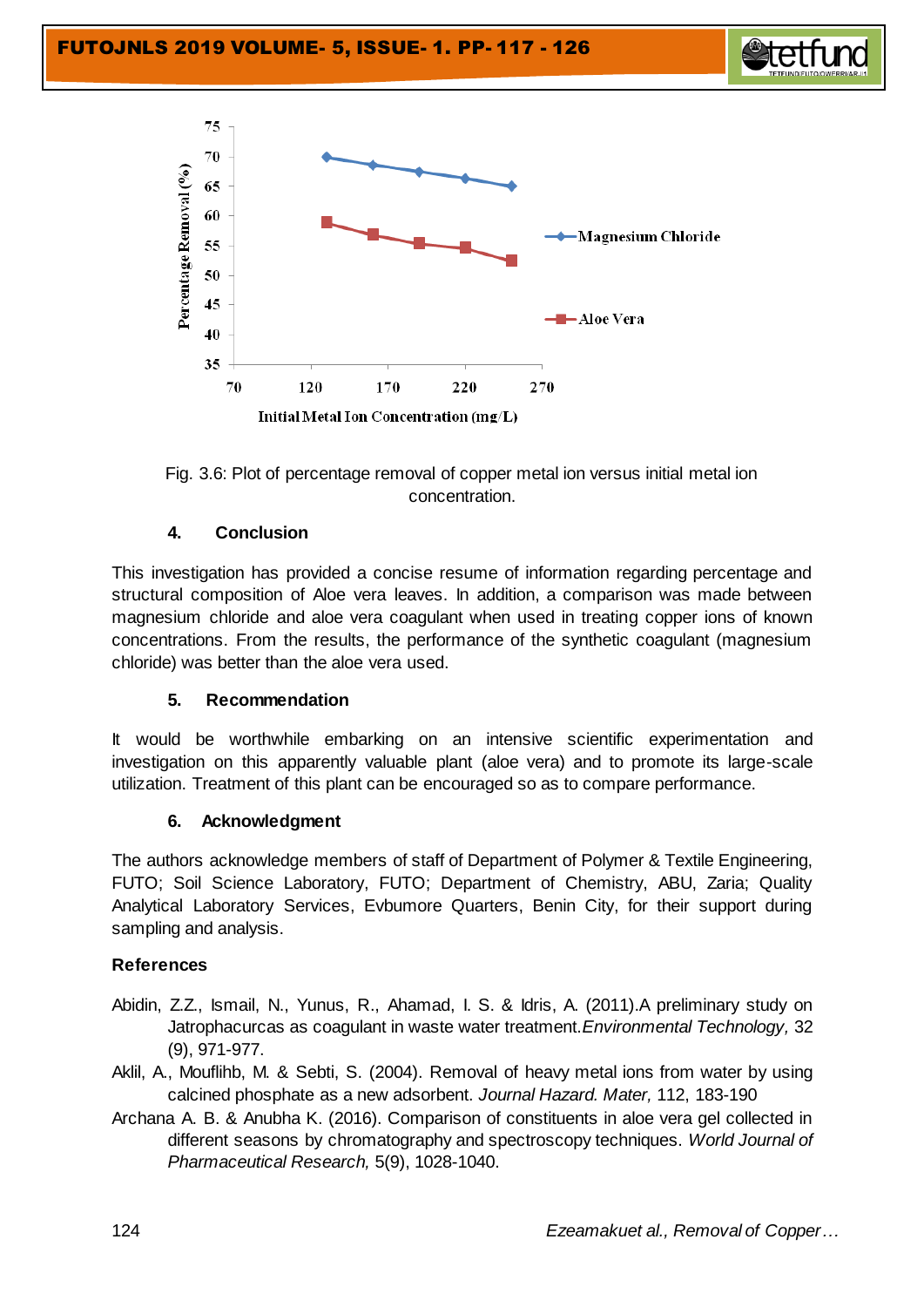## FUTOJNLS 2019 VOLUME- 5, ISSUE- 1. PP- 117 - 126



- Bailey, S. E., Olin, T.J., Bricka, R.M. & Adrian, D.D. (1999). A review of potentially low-cost sorbents for heavy metals, Water Research, 33, 2469–2479.
- BinaykeRenuka A. & Jadhav M.V. (2013). Application of natural coagulants in water purification.*International Journal of Advanced Technology in Civil Engineering*, 2(1).
- Bradford, M.M. (1976). A rapid and sensitive method for the quantitation of microgram quantities of protein utilizing the principle of protein-dye binding. *Analytical Biochemistry* 72, 248-254.
- Fatemeh, N. B. & Sattar, T. E. (2012). FT-IR study of the polysaccharides isolated from the skin juice, gel juice, and flower of Aloe vera tissues affected by fertilizer treatment. *Nejatzadeh-Barandozi and Enferadi Organic and Medicinal Chemistry Letters* 2, 33.
- Femenia. A., Sanchez. E.S., Simal S. & Rossello, C. (1999). Compositional features of polysaccharides from Aloe vera (Aloe barbadensis Miller) plant tissues. *Carbohydrate Polymers,* 39(2), 109-117.
- Femina-Carolina, C., Senthil-Kumara, P., Saravanan, A., Janet-Joshiba, G., & Naushad, M., (2017). Efficient techniques for the removal of toxic heavy metals from aquatic environment: A review. *J. Environ. Chem. Eng.*, 5, 2782-2799.
- Katayon S., Noor M., Asma M., Ghani L. A. A., Thamer A. M., Azni I. A., Khor B. C. & Suleyman A. M. (2006). Effects of Storage Conditions of Moringa Oleifera Seeds on Its Performance in Coagulation, Bio-resource Technology, 97(13),1455-1460.
- Langmead, L., Makins R.J. & Rampton, D.S. (2004). Anti-inflammatory effects of Aloe vera gel in human colorectal mucosa in vitro. *Alimentary Pharmacology and Therapeutics,*  19, 521-527.
- McKeown, E.C. (1983). Aloe Vera The quest for the curative missing link.*Drugs and Cosmetics Industry*, 32-33.
- Miller, R. G., Kopfter, F. C., Kelty, K. C., Strober, J. A. & Ulmer, N. S. (1984). The Occurrence of Aluminium in Drinking Water, *Journal of the American Water Works Association*, 76, 84-91.
- Muaz, A. & Fatma, H. (2013).Chemical Composition and Biochemical Activity of Aloe vera (Aloe barbadensis Miller) Leaves.*International Journal of Chemical and Biochemical Sciences IJCBS*, 3, 29-33.
- Muñoz, O.M., Leal, X., Quitral, V. & Cardemil, L. (2015). Extraction, Characterization and Properties of the Gel of Aloe Vera (Aloe barbadensis Miller) Cultivated in Chile. *Med Aromat Plants* 4, 199.
- Ndabigengesere, A. & SubbaNarasiah, K. (1998a).Quality of water treated by coagulation using Moringa Oleifera seeds. *Water Res* 32(3), 781–791.
- Okuda, T., Baes, A. U., Nishijima, W. & Okada, M. (1999).Improvement of Extraction Method of Coagulation Active Components from Moringa Oleifera Seed, *Water Research,* 33(15), 3373- 3378.
- Ozcan, A., Omeroglu, C., Erdogan, Y. & Ozcan, A.S., (2007). Modification of bentonite with a cationic surfactant: An adsorption study of textile dye Reactive Blue 19. *Journal of hazardous materials*, 140, 173-179.
- Percival, S. L., Walker, J. T. & Hunter, P. R. (2000).Water supply, treatment and distribution.Microbiological aspects of biofilms and drinking water.Microbiology of extreme & unusual environment*s. CRC Press, Boca Raton, FL,* 1–14.
- Rao, M., Parwate, A.V. & Bhole, A.G., (2003). Heavy metals Removal by Adsorption using Bagasse and Modification to Helfferich Model. *Journal of Environmental Pollution Control,* 6(4), 6-13.